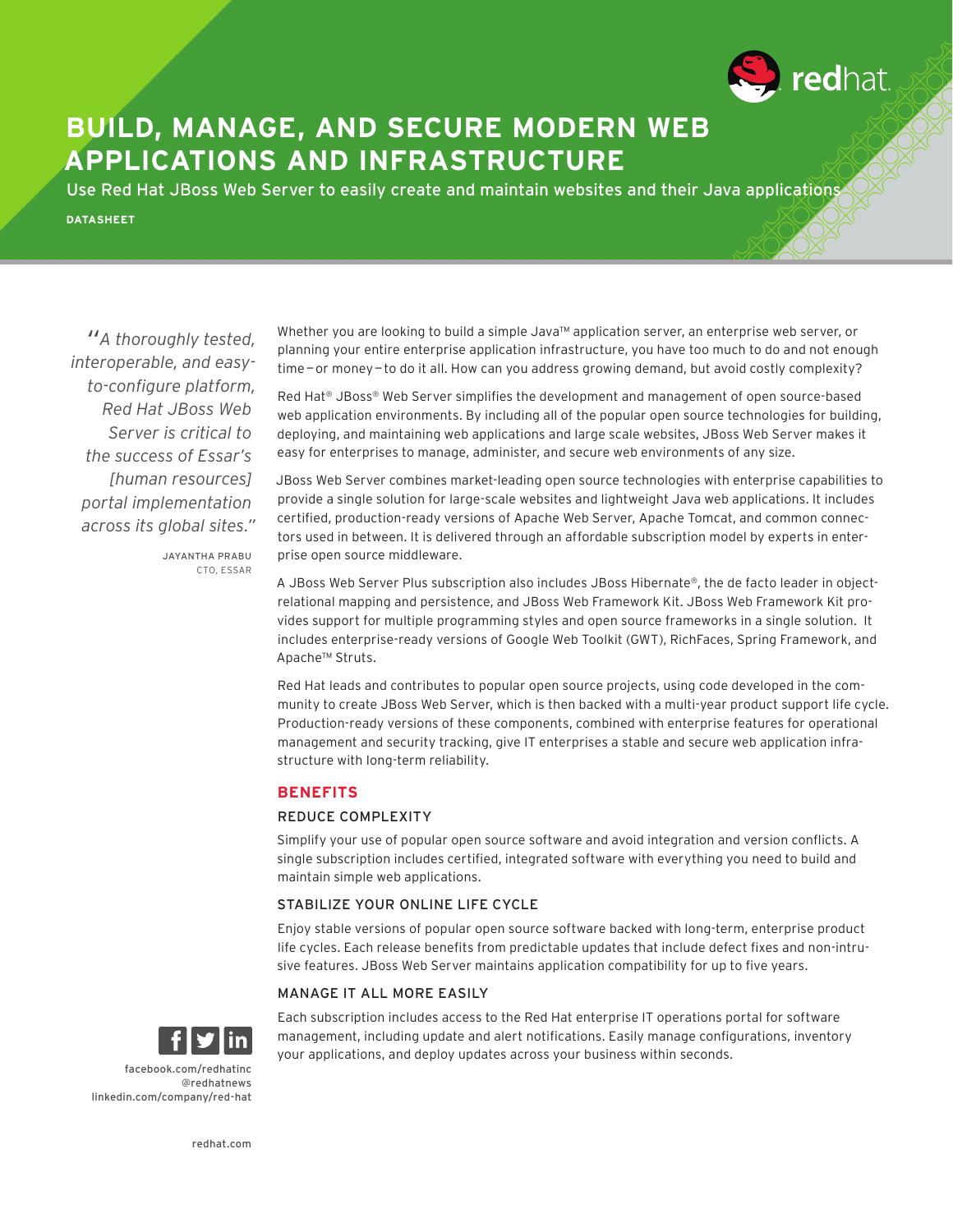

*"Red Hat JBoss Web Server met our business needs, as it is robust, thoroughly tested, has component integration, and is fully supported"*

# KEEP YOUR ENVIRONMENT SECURE

Take advantage of the Red Hat dedicated security response team, which identifies, classifies, and tracks security issues, outlines impacted use cases, and delivers critical security updates.

## TAKE ADVANTAGE OF EXPERT TECHNICAL HELP

Red Hat has over ten years of enterprise expertise leading, shipping, maintaining, and supporting Apache software. Red Hat's technical staff works together to offer award-winning enterprise open source support<sup>1</sup>.

JAYANTHA PRABU CTO, ESSAR

# **FEATURES AND COMPONENTS**

Red Hat JBoss Web Server is a single solution for web applications, complete with all of the software and common connectors you need for typical lightweight Java application deployment. It includes stable versions of 100% open source, production-ready technologies that have been certified and tested by Red Hat and are backed by a long-term enterprise product life cycle.

#### APACHE TOMCAT

Apache Tomcat is the world's most popular open source servlet container. An implementation of the Java Servlet and JavaServer Pages specifications, Apache Tomcat is ideal for simple Java applications. The optional Tomcat Native component can use Apache Portable Runtime to provide improved scalability and performance, and better integration with native server technologies.

#### APACHE WEB SERVER

Apache Web Server (httpd) is the most popular open source web server on the market, powering over half of the servers on the Internet. It is used on some of the world's most demanding websites and includes common modules and connectors for authentication, caching, proxying, filtering, and load balancing (mod jk).

## **DEPLOYMENT OPTIONS**

Red Hat JBoss Web Server is a flexible solution for a wide variety of application infrastructure uses. With a single subscription, components can be deployed separately or together to support a variety of web application types, including:

## STANDARD ENTERPRISE WEB SERVER

Use the Apache Web Server component and included modules to front a variety of web applications, from simple websites to complex enterprise applications and everything in between.

## SIMPLE JAVA APPLICATION SERVER

Take advantage of the popular Apache Tomcat to quickly build, deploy, and manage simple Java applications and services. Add subscriptions for popular open source frameworks like JBoss Hibernate, Seam, and JBoss Web Framework Kit to easily expand your application's capabilities.

Enterprise open source application infrastructure

Combine the capabilities of JBoss Web Server components or add Java Platform Enterprise Edition (Java EE) capabilities with additional Red Hat JBoss solutions for complete coverage of any Java application workload in your enterprise.

 *<sup>1</sup>  https://access.redhat.com/recognition.*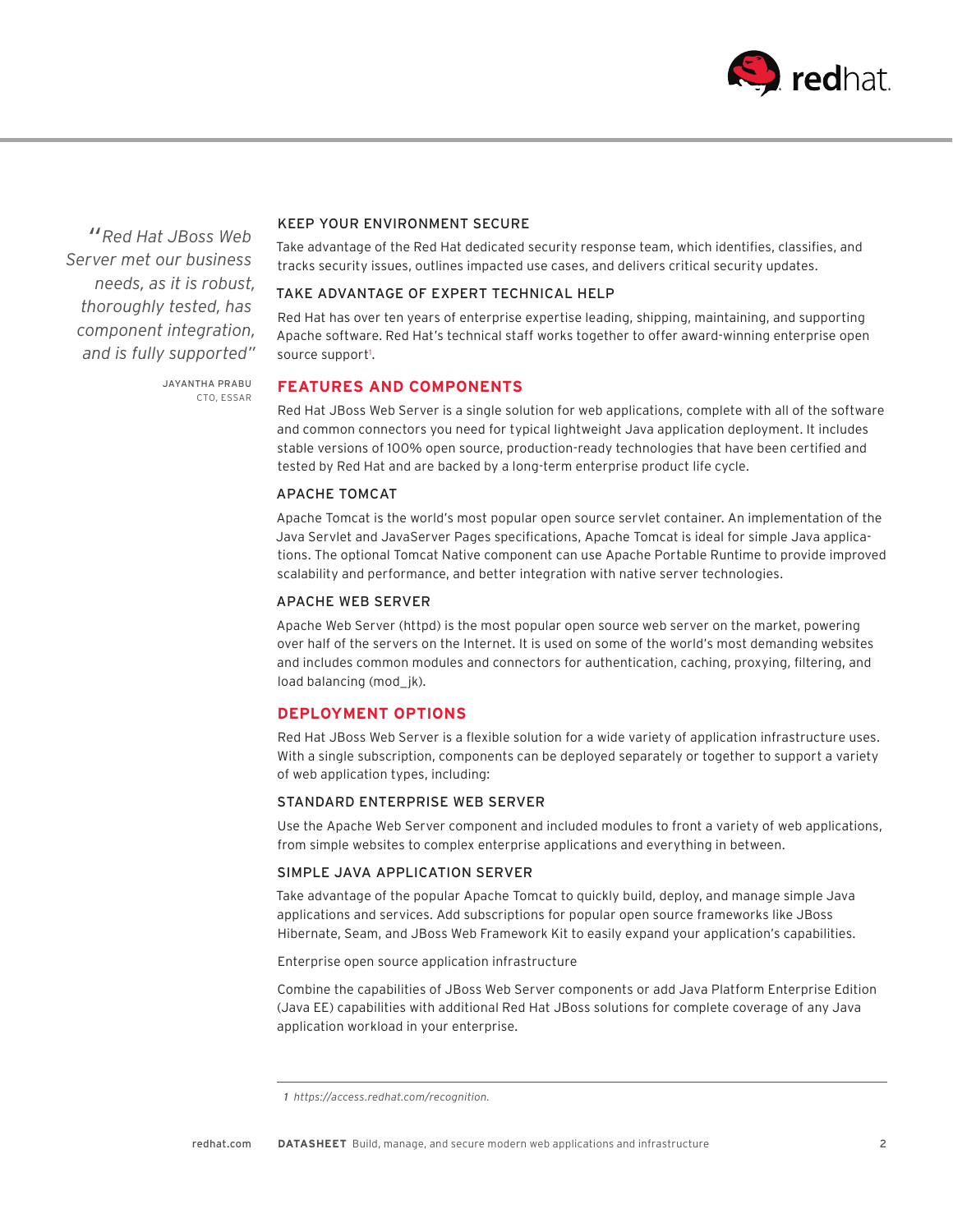

#### **PLATFORMS AND STANDARDS SUPPORT**

#### RED HAT JBOSS WEB SERVER 3

- Apache Tomcat 8.0.18
- Apache Tomcat 7.0.59
- Apache Web Server (httpd) 2.4.6
- mod\_cluster 1.3.1.Final
- mod\_jk 1.2.40
- openssl 1.0.1e (with FIPS)

#### RED HAT JBOSS WEB SERVER PLUS 3

• Hibernate 4.2.18

#### **SUPPORTED STANDARDS**

#### TOMCAT 7

- Java Servlet 3.0 JavaServer Pages 2.2
- Java WebSockets 1.1

#### TOMCAT 8

- Java Servlet 3.1 JavaServer Pages 2.3
- Java WebSockets 1.1
- Java WebSockets 1.1

# **SUBSCRIPTION BENEFITS**

Red Hat provides software subscriptions to Red Hat JBoss Middleware products that offer users ongoing value throughout the entire subscription term. Features and benefits of the Red Hat JBoss Middleware subscription include:

- Predictability: Subscriptions are offered on an annual basis and include access to new versions at no additional cost. There are no large upfront license fees or hidden expenses.
- Integrated and certified enterprise platforms: Access enterprise open source middleware platforms, in source and binary form, along with enterprise product documentation specific to each product release.
- Upgrades and updates: Regular product updates provide enhancements, new features, new platform certifications, and access to the latest defect and security fixes.
- Security response: Subscriptions come with Red Hat's industry-recognized security response process<sup>2</sup> to help customers proactively address potential security issues in their environment.
- Long-term stability: Every Red Hat JBoss Middleware product has a defined multi-year product life cycle with strict update policies that maintain application stability and compatibility for the long term.
- World-class technical support: Unlimited incident support by open source middleware experts can include 24x7 coverage, with one-hour response for critical issues.
- Red Hat Customer Portal Access: A single portal grants access to all of the benefits of a Red Hat subscription such as enterprise software delivery, product updates, and critical issue notifications, knowledgebase access, and case management.
- Partner certifications: Deploy solutions with confidence that your enterprise middleware is fully certified by leading Red Hat independent software vendor (ISV) partners.
- Legal assurance: The Red Hat Open Source Assurance program safeguards customers who are developing and deploying open source solutions from legal harm.

# **SUBSCRIPTION SIZING**

Subscriptions to Red Hat JBoss Middleware products are provided in a virtualization-friendly model, consumed in increments of 16- and 64- processor core bands, backed by a choice of enterprise service levels that support any type of critical deployment. Key features of the Red Hat JBoss Middleware consumption model include:

- Processor cores that can be virtual or physical, making them ideally suited for the growing trend toward virtualizing middleware workloads.
- The ability to choose the types of processor cores that make sense for their environment. Different types of processor cores are treated the same.
- Technical support covering issues across the entire application life cycle, from development to deployment management, across any supported environment.
- A subscription for any individual Red Hat JBoss Middleware product that includes development use for all of the products in the Red Hat JBoss Middleware portfolio.

 *<sup>2</sup>  http://www.redhat.com/en/insights/security*